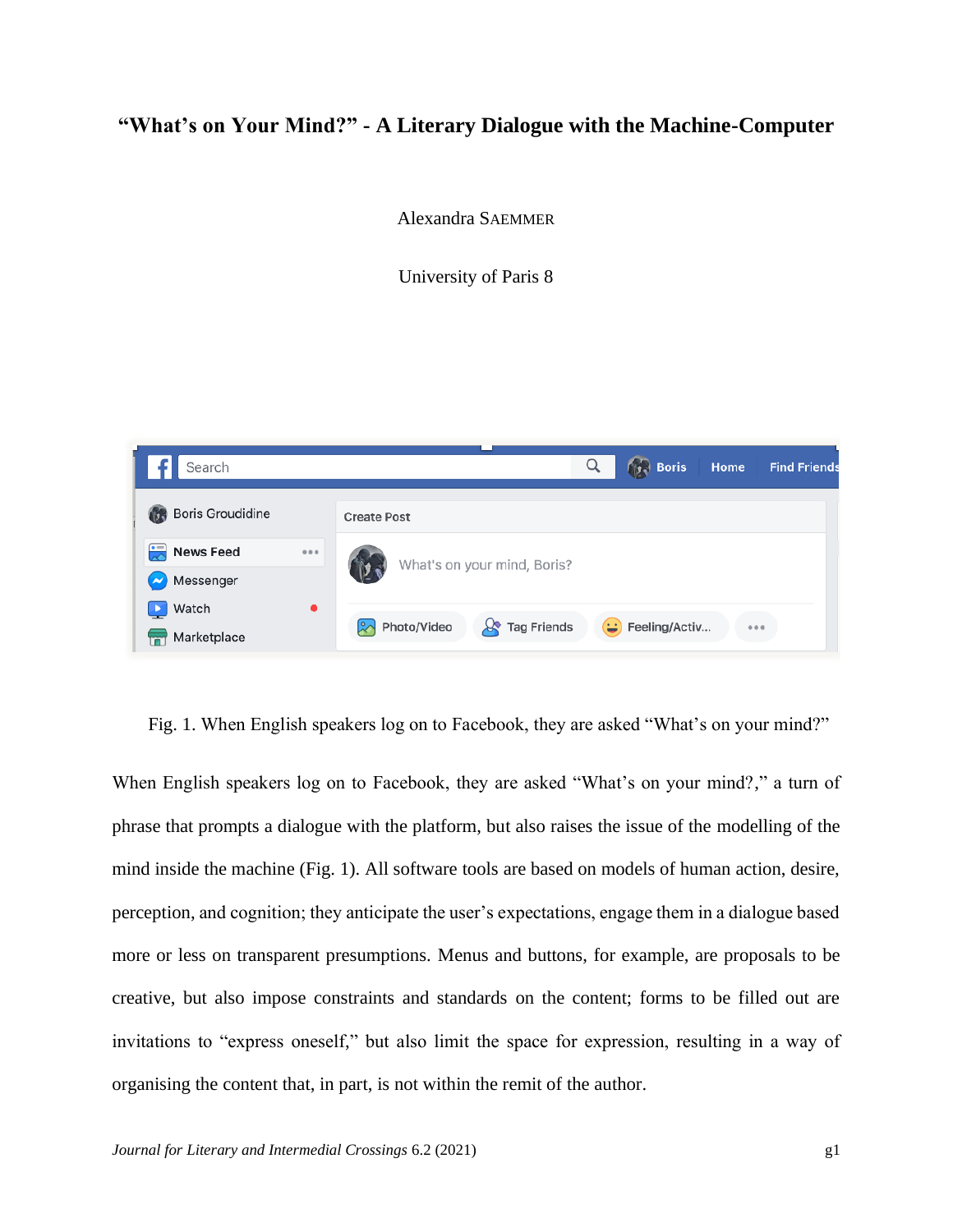"Architext" is what the French researchers Yves Jeanneret and Emmanuel Souchier called the highly structured writing interface of software tools and platforms (103). The architext imposes constraints on creativity. Nevertheless, a prefabricated device can also result in active appropriation. The poetics of digital literature lie, for me, in the complex and tense dialogue between writers and readers who perceive, interact with and interpret the contents and structures of the visible text on the screen, and its polyphonic programme that makes the voice of the author resonate, as well as the mind models of software designers and manufacturers, and the computer's "will" that updates the programme.

Recently, the formatting process of the text has taken a new turn which I refer to as "computext." While architext imposes a form on media content, computext anticipates its very production, and sometimes even writes instead of the author, as if the machine is able to read their mind. Predictive text generators, like Gmail's "Smart Compose," use machine-learning processes based on artificial "neural" networks, that predict what the human user is about to write according to probability. For example, when they answer an email, they just have to start their sentences for the system to complete them automatically. The suggestions are calculated by algorithms that detect expressions used regularly by all Gmail users, and by the individual. For example, when they answer an email from a colleague, they just have to start the sentences for the system to complete them automatically (Fig. 2): "Dear Nadège, I hope you a (…re well). Sorry I (… didn't get back to you sooner). I've been really busy (… lately)."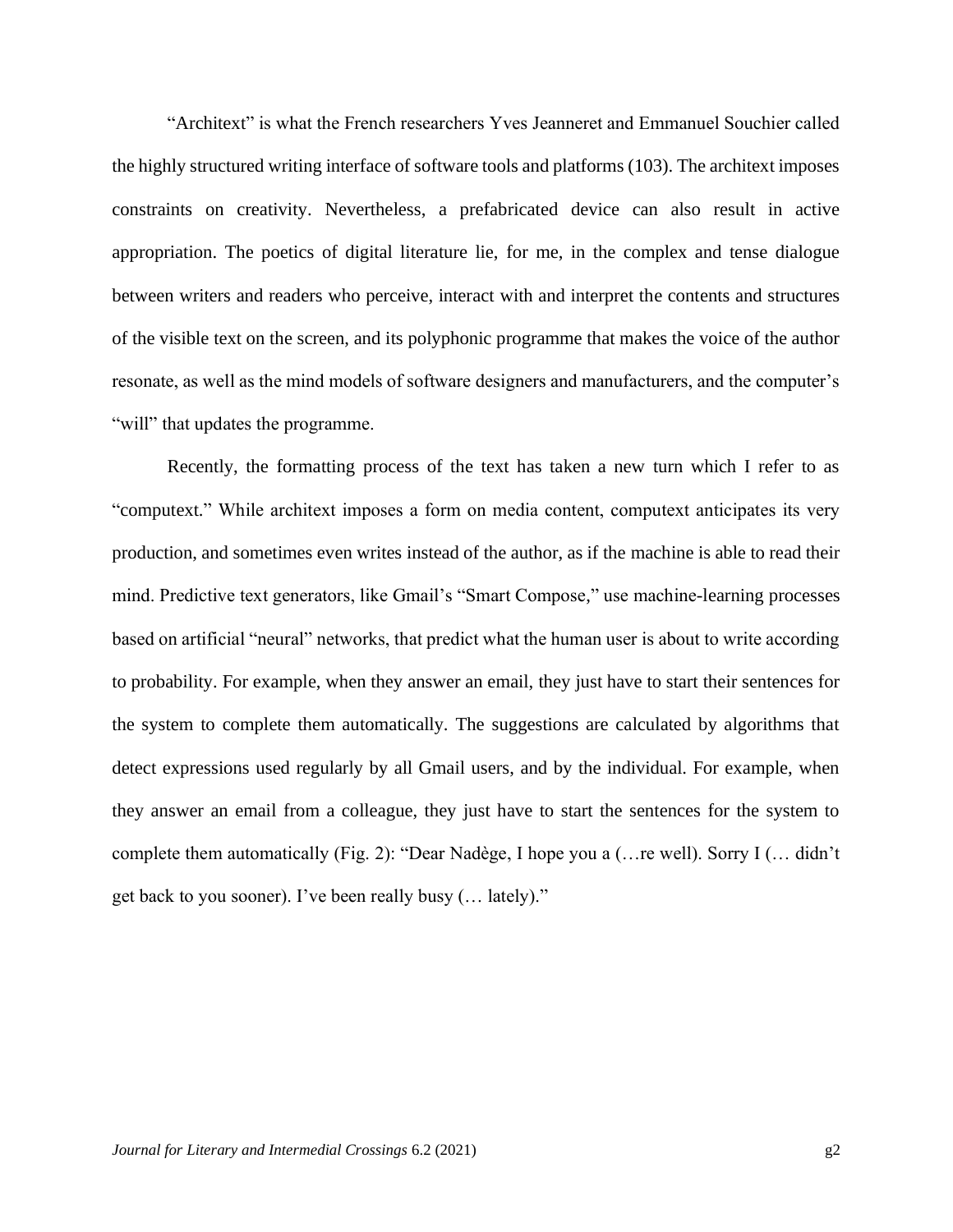| <b>XXX</b>    |                                                                              | 内 |
|---------------|------------------------------------------------------------------------------|---|
| Chère Nadège, | J'espère que tu vas bien. Excuse le retard de ma réponse                     |   |
|               |                                                                              |   |
| $\cdots$      |                                                                              |   |
|               | <u>      Sans Serif ▼   귀▼   B   Z   U   A</u> ▼   E ▼   三 三 三 三   9   9   文 |   |
| Envoyer       |                                                                              |   |

Fig. 2. Gmail's "Smart Compose" predictive text generator.

Engineers at Google confirm that the probability is calculated as soon as the user starts typing an email, but the results are nonetheless limited by the programme as, early on, the company had to deal with racist and sexist comments in the results generated (Chen, Cao et al.). When Gmail writes out what the user may or may not "have in mind," the result reflects a representation of the mind as a network of highly routinised connections between bits of content. Yet it also reflects what Google tries to impose as standards of expression on its community of users. A software tool for writing, editing, and publishing such as Word, PowerPoint, Facebook, Instagram, or Gmail, is not a neutral intermediary. They embody the viewpoints of their owners and engineers, from Steve Jobs to Mark Zuckerberg. The relationship between the "voices" inside the produced text can be disturbing, if not dissonant. From the infancy of net art to today's writings on social networks, these tensions have been reflected by writers who attempt to deconstruct it.

Since the 2000s, my objective as an author and academic in the field of digital literature has been to examine the ambiguous relationship of submission and appropriation, of quenched inspiration, of consensual exploitation and accepted governmentality that structures the dialogue between the human author and the machine-computer. In this article, I will locate the poetics of digital literature in the dialogical process that occurs between the human and the machine, rather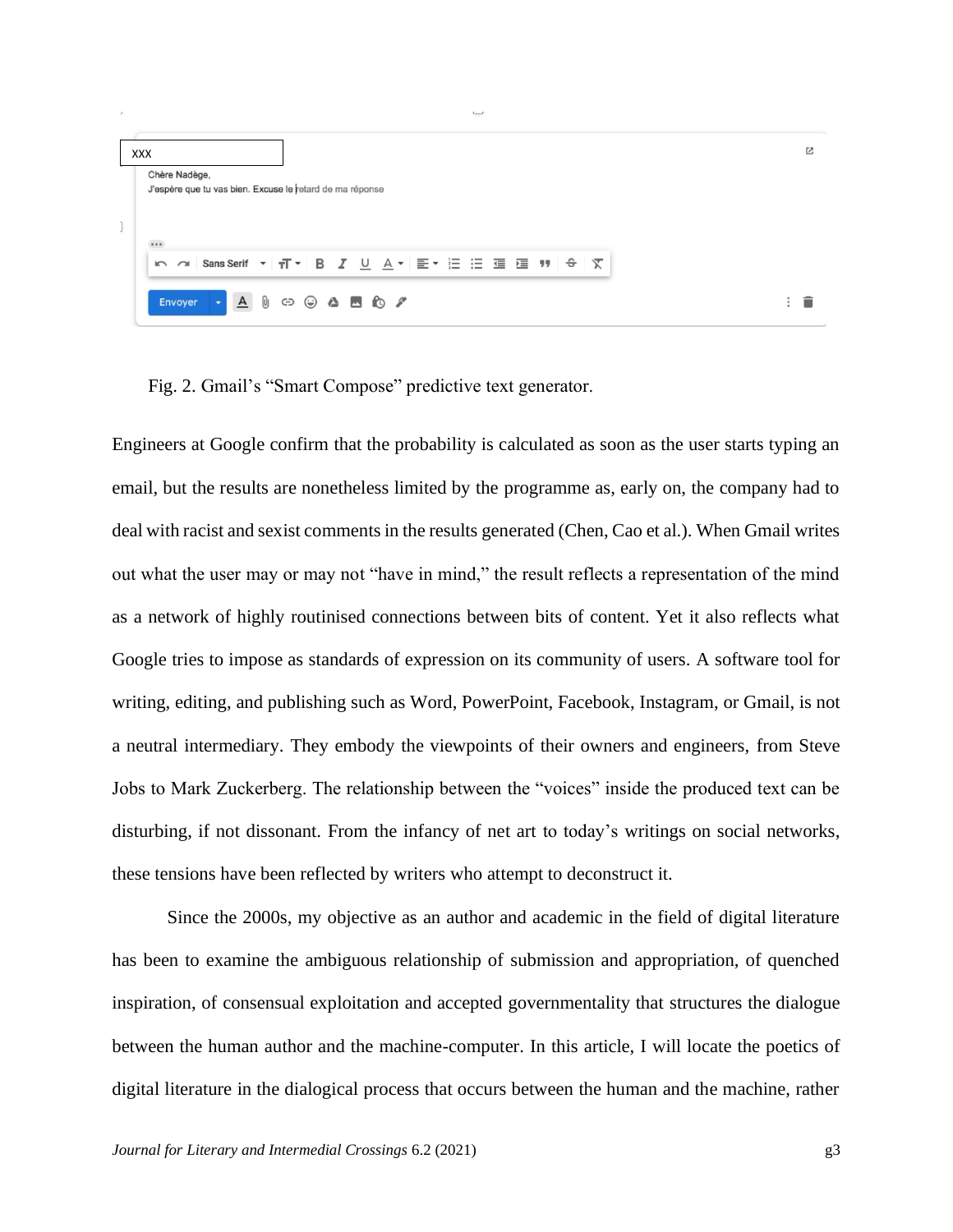than in the result produced. I will explore this hypothesis through a techno-semiotic analysis of works created by other authors and by myself, relying on a materialist approach that "refuses to cut the interpretation of texts off from the effective conditions of their production and use" (Souchier, Gomez-Mejia et al. 9). The notions of "architext" and "computext" will be central in this discussion.

#### *Don't touch me***: a paradoxical dialogue between the recipient and the machine**

*Don't touch me* is a 2003 hypermedia piece by Annie Abrahams which strikingly demonstrates the impact of representations of the mind encoded in software tools on writing and reading practices, and the unequal balance of power between the human actors and the machine that largely exceeds the will of the author. Up until 2020, when a reader launched the piece, a white screen opened with an interactive animation in the bottom right-hand corner, depicting the form of a woman lying on a bed (Fig. 3). As the reader moved the cursor toward the animation, the women turned around as if the movement had disturbed her. At the same time, a woman's voice started speaking about a childhood memory, in the first person – as long as the reader resisted the temptation to run the cursor over the sleeping woman. If they did so, the narrative went back to the beginning, again and again: the reader's actions were sanctioned by the increasingly insistent demand, written above the image: "ne me touchez pas / don't touch me."

Since the 2000s, Serge Bouchardon and I have been analysing the poetic tropes behind the form of hypermedia rhetoric.<sup>1</sup> Our hypothesis was that the advent of digital literature came with new poetic tropes, such as "animated metaphors" and "interactive metalepses." Obviously, a metalepsis is, first and foremost, a trope used in novels in print and in the cinema. A metalepsis

<sup>&</sup>lt;sup>1</sup> Bouchardon and Heckman 2012; Saemmer 2011.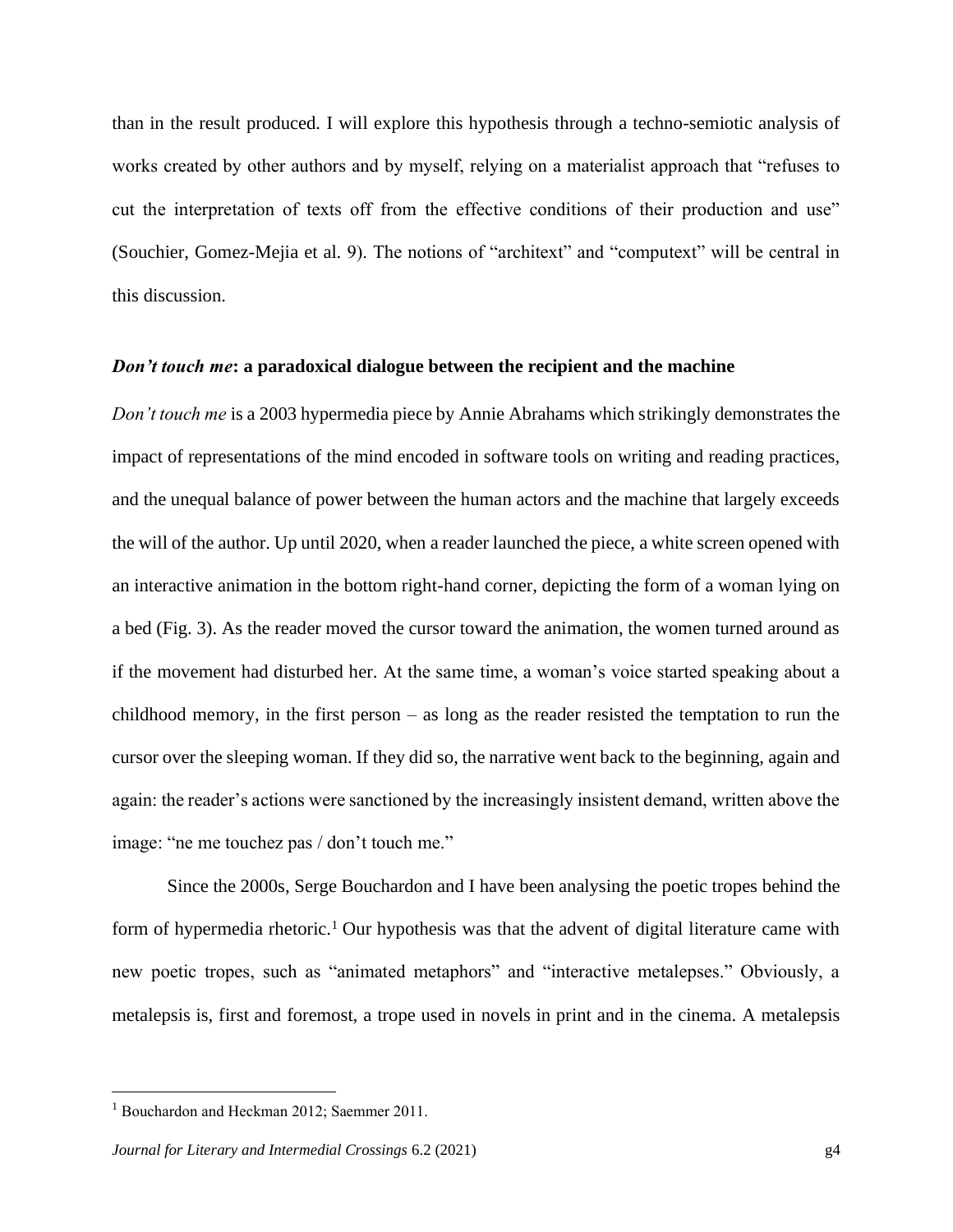occurs when, for example, a character in a novel asks the spectator to get up and shut the door. It suggests, as Jorge Luis Borges tells us, "that if the characters in a narrative can be readers or spectators, then, we, as their readers or spectators, can be fictional characters" (709). I remember the thrill I felt in the 2000s faced with literary hypertexts such as *Zeit für die Bombe* by Susanne Berkenheger,<sup>2</sup> when metalepsis was suddenly no longer just a fake transgression of the barrier between the world of fiction and that of the reader. Unlike characters in a Woody Allen film who address the viewer without the viewer being in a position to really come to their aid, in Abrahams' piece, the reader can, through a physical act, really have an influence on the way the narrative proceeds.

By orchestrating a dream about the fragile reconstruction of a childhood memory as a dialogue between the human reader and the machine, Abrahams illustrates one of information technology's founding fantasies: the creation of an autobiographical memory space linked together by associations and processed by the computer thanks to human stimulation. But Abrahams also illustrates the limits of this fantasy of preserving human memory inside the machine, as the compulsive urge to activate the hypermedia prevents the memorial space from working.

<sup>&</sup>lt;sup>2</sup> Zeit für die Bombe, one of the first ever pieces of German hyperfiction, was created by Susanne Berkenheger in 1997. At the bottom of one page of *Zeit für die Bombe*, we notice for example a short passage that is both underlined and in red. The graphic command of "drück den kleinen Schalter" (flick the small switch) is a hyperlink. In terms of the narrative, it is addressed to a fictional character. However, the hyperlink leaves the text open to manipulation and invites the reader to also flick the small switch in question (Saemmer 2015).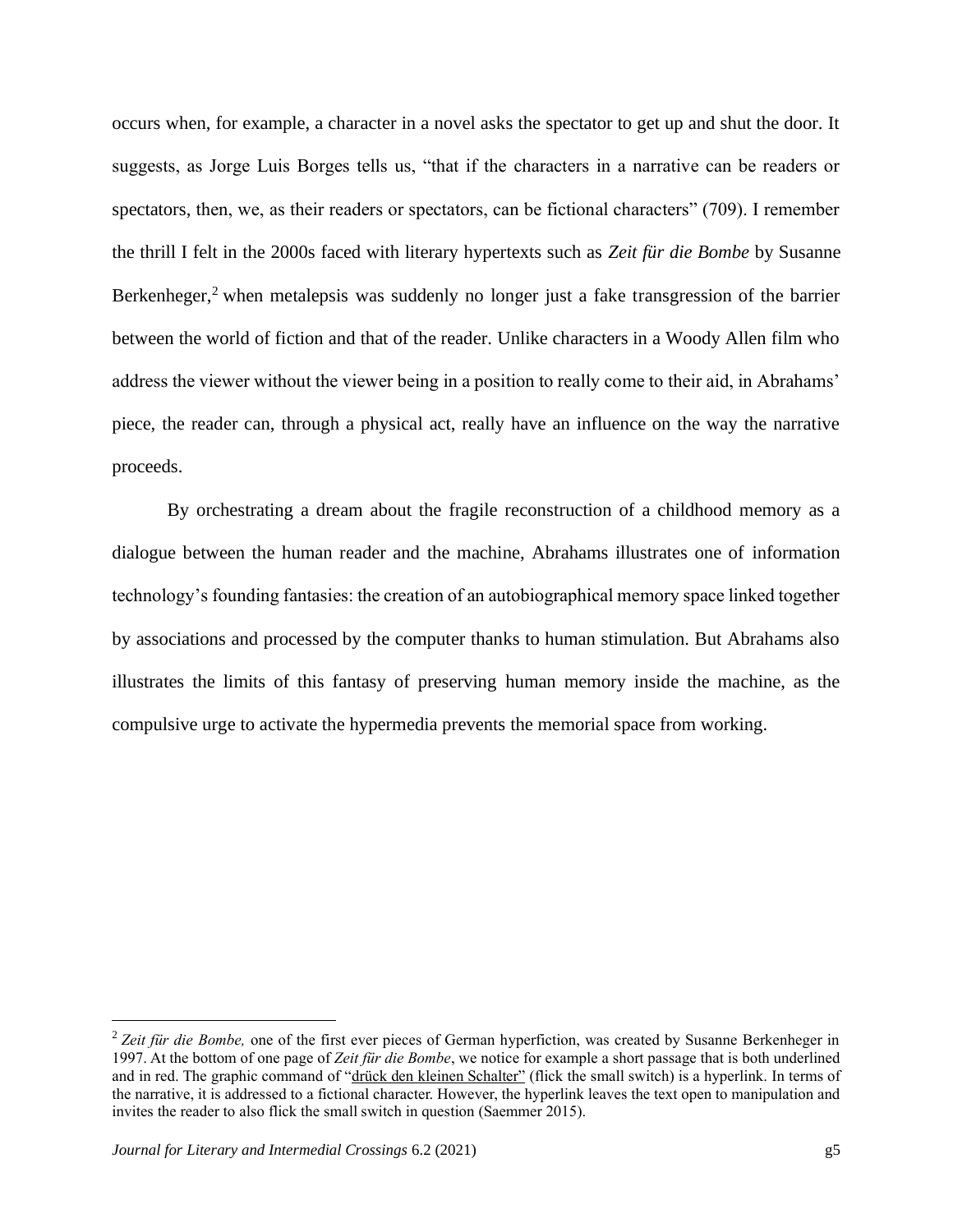

Fig. 3. Annie Abrahams, Don't touch me, 2003.

In 2021, this paradoxical dialogue of seduction and frustration takes a radical turn. If a reader consults the piece on a recent computer, the interface notifies them that there is a "missing module," and redirects them to the Adobe website (Fig. 4). When *Don't touch me* was originally made, the dialogue between the piece and the machine took place offstage, away from the reader, as Flash player was already installed on most computers. Today, this is no longer the case and, even worse, from 2021 onwards, Adobe no longer updates the player. The childhood memory is not just altered by the eventual impatience of the *reader*, an industrial decision makes it impossible to access this memory.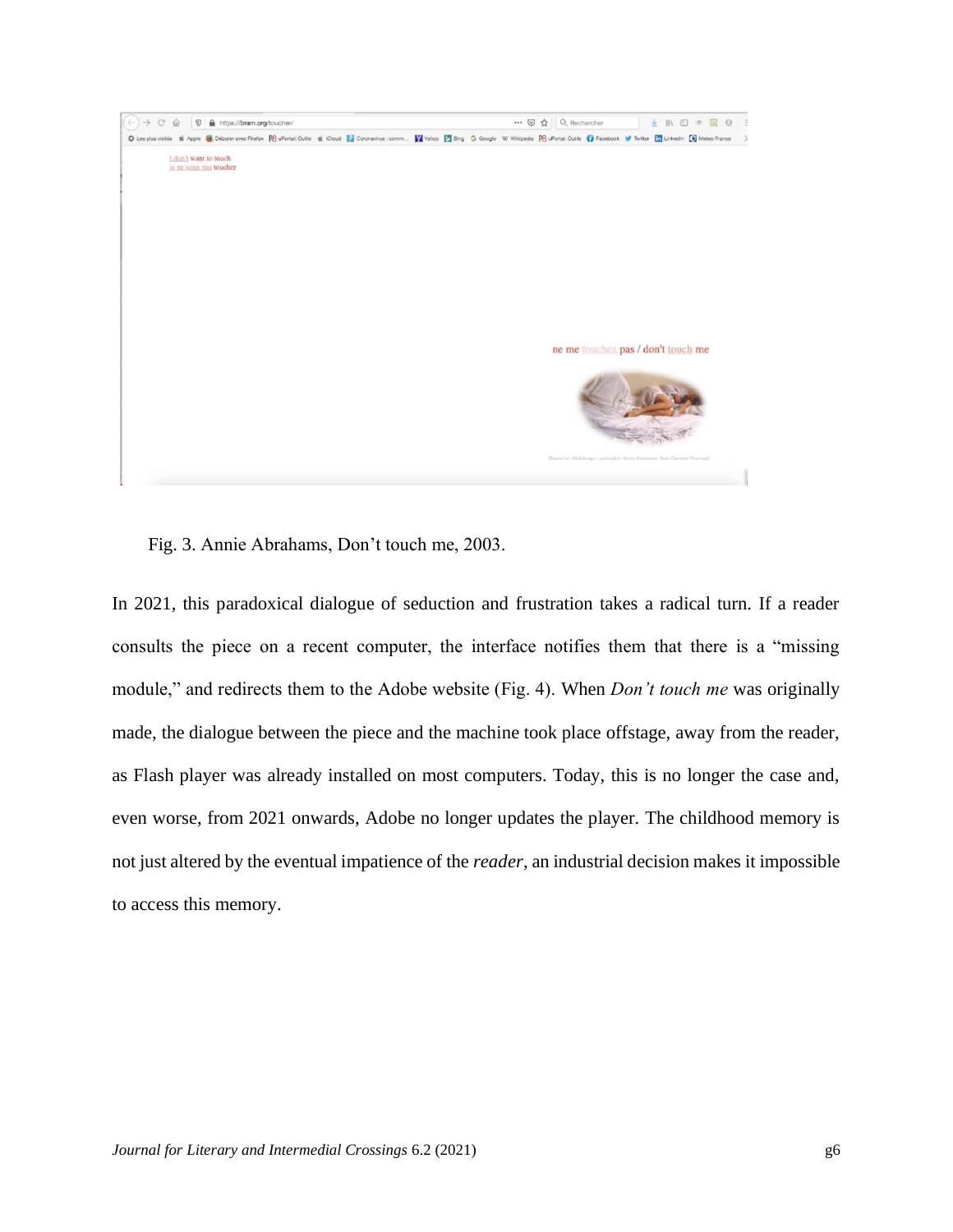| Linktree™   The Only Link Y<br>J'ai passé une audition - Un<br>Facebook | :: don't touch me :: | $\boldsymbol{+}$<br>net art, video, performance<br><b>Distant Movements</b> |
|-------------------------------------------------------------------------|----------------------|-----------------------------------------------------------------------------|
| being human?                                                            |                      |                                                                             |
|                                                                         |                      |                                                                             |
|                                                                         |                      |                                                                             |
|                                                                         |                      |                                                                             |
|                                                                         |                      |                                                                             |
|                                                                         |                      |                                                                             |
|                                                                         |                      |                                                                             |
|                                                                         |                      |                                                                             |
|                                                                         |                      |                                                                             |
|                                                                         |                      |                                                                             |
|                                                                         |                      |                                                                             |
|                                                                         |                      |                                                                             |
|                                                                         |                      |                                                                             |
|                                                                         |                      |                                                                             |
|                                                                         |                      |                                                                             |
|                                                                         |                      |                                                                             |
|                                                                         |                      |                                                                             |
|                                                                         |                      |                                                                             |
|                                                                         |                      |                                                                             |
|                                                                         |                      |                                                                             |
|                                                                         |                      | Module manquant                                                             |
|                                                                         |                      |                                                                             |
|                                                                         |                      |                                                                             |
|                                                                         | Capture d'écran      |                                                                             |
|                                                                         |                      |                                                                             |

Fig. 4*.* Screenshot of the opening page of *Don't touch me* in 2021.

I consider the state of the piece at the end of the year 2020, which invites the reader to install the module while already warning them of its obsolescence, to be a version of *Don't touch me* that reveals its techno-semiotic structure; the state where the module launches automatically is no doubt the version that most faithfully reflects the artist's intentions; the 2021 version which prevents the interactive animation from launching, definitively illustrates that all digital pieces are not only performative and fragile, but aesthetically ephemeral (Saemmer). All three versions are valid and make up the poetics of the digital art piece *Don't touch me*: a testimony of the dialogical and performative nature of memorial processes loaded onto a machine, but also a testimony of its fragility and risk of loss.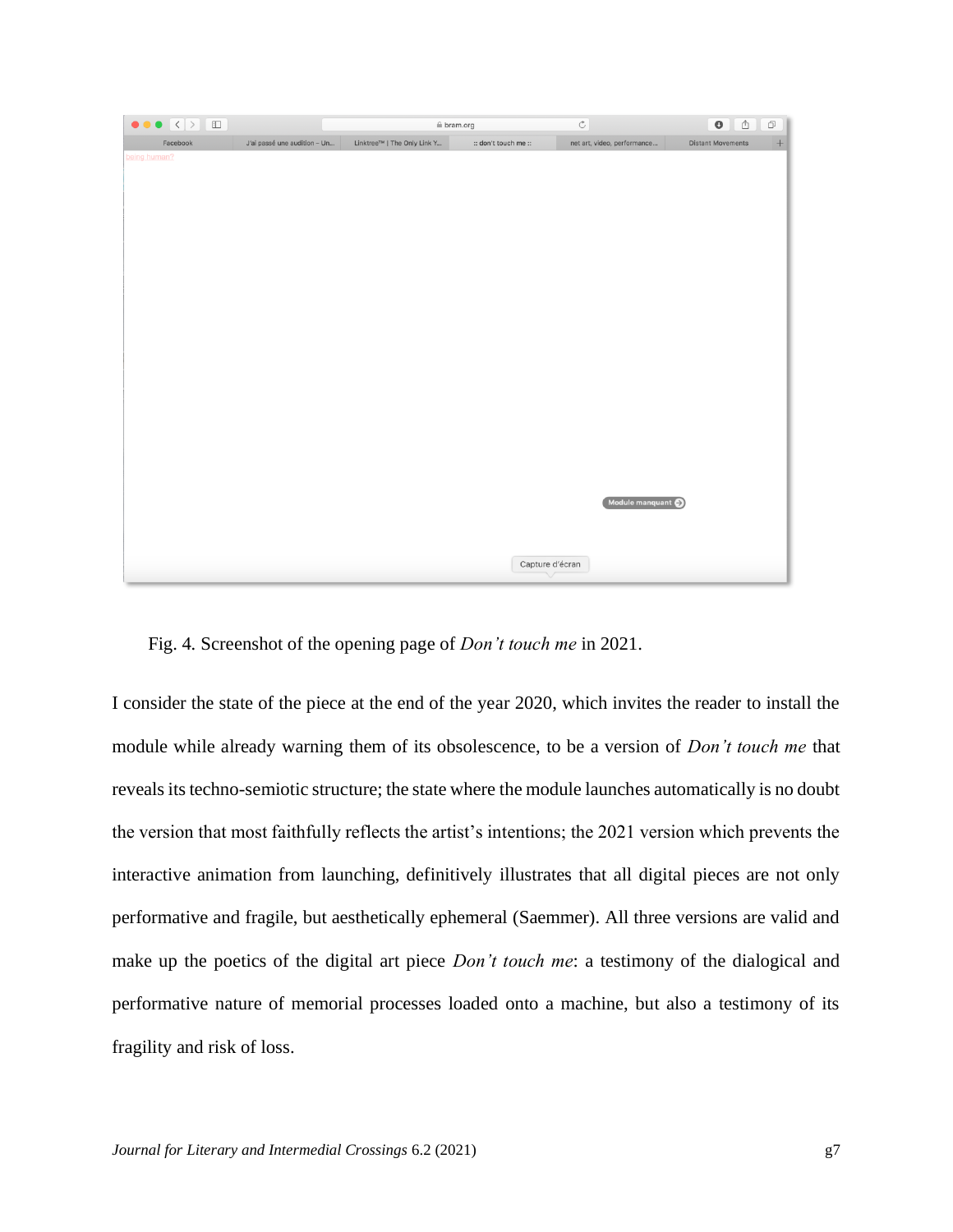# **On the procedural, performative, and polyphonic nature of digital art**

Digital art pieces cannot be reduced to their hypermedia content alone. As Philippe Bootz points out, they are *procedural*: their hypermedia structure is executed live, using a programme, on a machine whose characteristics can vary from one computer brand to the next, from one era to another. Furthermore, digital art works are intrinsically *performative*. They unfold in the dialogue between, on the one hand, the piece and the human, and on the other, the piece and the machine. As we have seen with the planned obsolescence of Flash software, this double dialogue does not happen on a level playing field. The French artist Emmanuel Guez affirms that hardware and software forces digital art to march in step with industry, insisting on the inexorable dominance of big IT firms over digital art.

Moreover, all digital art works are *polyphonic*. In order to work on a computer, art works need an operating system that structures the display in advance. The Apple symbol or the Microsoft primary-coloured window logo then become an integral part of the work and, as Gustavo Gomez-Mejia tells us, "for the first time ever in the history of writing, this is evidence of the explicit intrusion of commercial announcers into our daily writing practices"  $(65)$ .<sup>3</sup>

Apart from requiring hardware, many digital art works are made using software tools. The software tool and its "architext" materialise points of view and values, "an ideology of writing and communication" (Souchier, Candel et al. 160), through the proposals it makes to the user in menus and icons, and through the frames it imposes on a text. In using this "architext," the author has to deal with recommendations and anticipations regarding what they may (or may not) have on mind: drop-down menus are injunctions to give media content a pre-defined format; forms to be filled

<sup>&</sup>lt;sup>3</sup> Some pieces are of course programmed "by hand" by the artist, without the use of industrial software. Nevertheless, programming languages are not invented from scratch each time a piece is created, instead they follow traditions, they materialise values. The debate caused by the use of "master" and "slave" terminology by Python coding language (Soon, Cox) is an eloquent example of how these programmes can be culturally charged.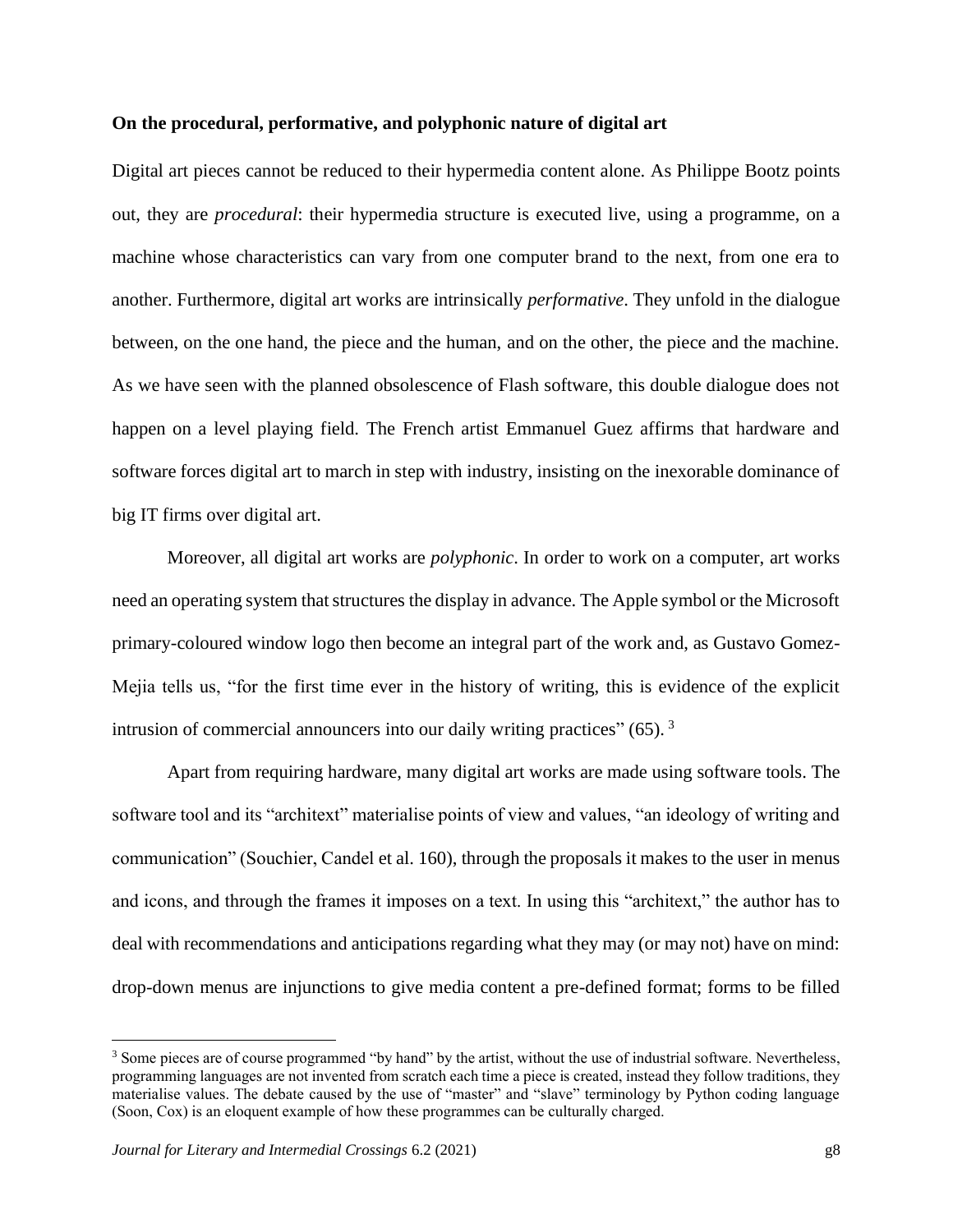out limit the space for expression. Even though the architext is no longer apparent, once the work is published, as is the case in *Don't touch me* by Annie Abrahams where the architext has been incorporated into the piece, and subsequently disappears, the structure of the work crumbles.

#### *Böhmische Dörfer***: A literary dialogue with architext**

When the author relies on a software tool or an industrial platform to create a literary work, they invest in a structure that was not created for the task at hand. The tense dialogue with the prefabricated industrial tool and its anticipations regarding the creative process, is an integral part of the work. Nevertheless, a prefabricated device can also result in active appropriation by the author. In the 2000s, Jean-Pierre Balpe experimented with PowerPoint to write his "Cinépoèmes." Twenty years later, I used presentation software Prezi to script my exploration of a family memory involving the forced migration of the Sudeten people, a German-speaking minority in Czechoslovakia at the end of the Second World War. My grandmother was thrown out of her village, along with her three children and was forced onto one of the death marches that cost the lives of hundreds of Sudeten people. However, as the Sudeten had made a pact with the Nazi regime when Czechoslovakia was annexed by the Third Reich, the story never came up in family conversations. It was only after the Berlin Wall came down that I was able to access some archival material and start to reconstruct this memory, at least partially.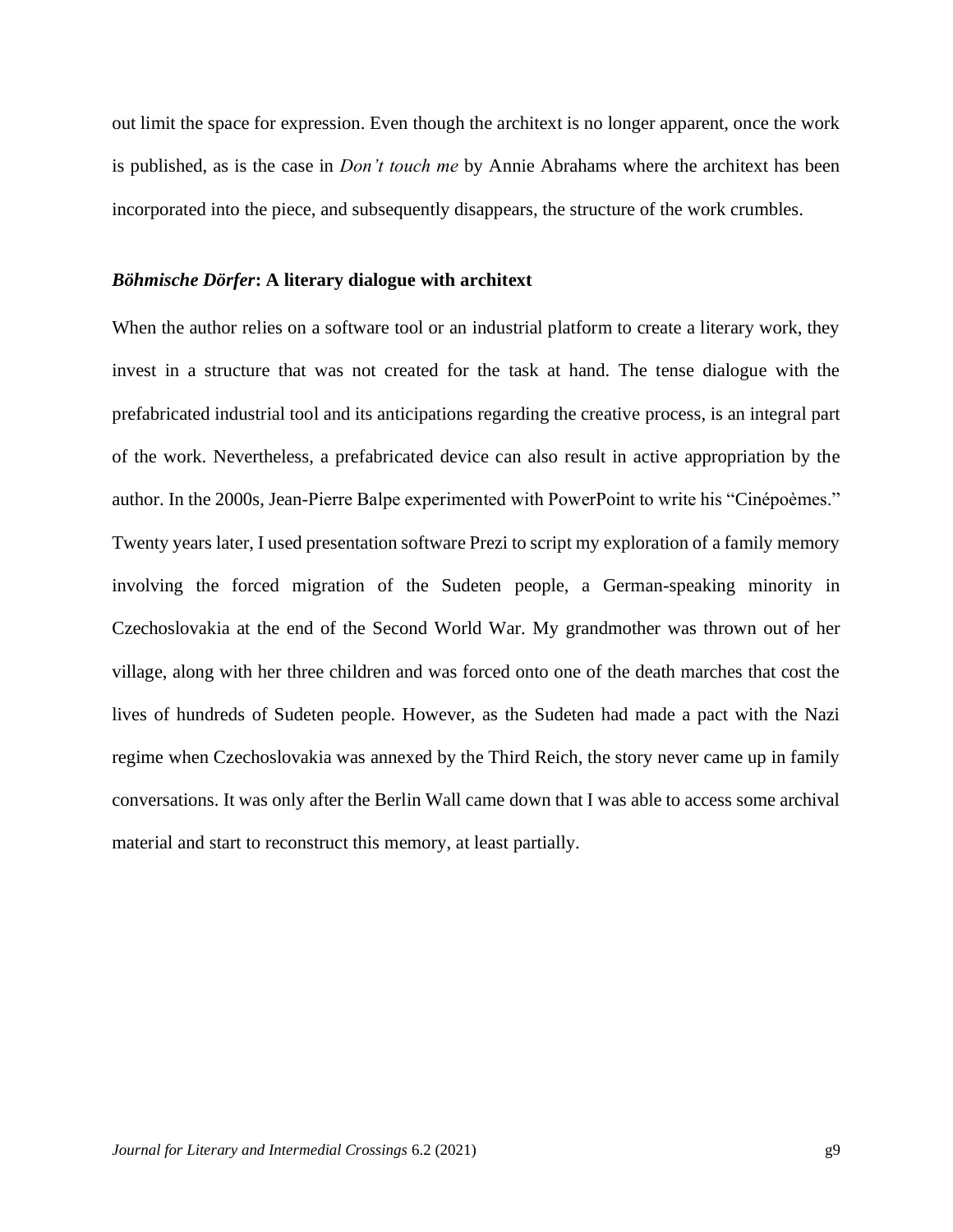

Fig. 5. Open canvas from Alexandra Saemmer, Böhmische Dörfer, 2011.

Prezi software does not offer a structured, slide by slide "architext" for a presentation as, for instance, PowerPoint does; instead, it positions all of the visual and written material in one slide, or "open canvas," and then links the elements by numbered browsing paths. The author can navigate freely through the elements, either chronologically or in a different order during the presentation. The "zoom reveal" function lets the author programme the zooms or unveil details by hand as the presentation unfolds.

I uploaded an archival video to the background of *Böhmische Dörfer*, a rare piece of visual evidence of the Sudeten people's death marches. I then placed text elements on top of the video (Fig. 5) so that the viewer could watch it clearly by zooming in on the video, but if they tried to concentrate on the written narrative, they would literally lose sight of the video. I made it impossible to consult the image and the text at the same time. The dizziness that I sometimes feel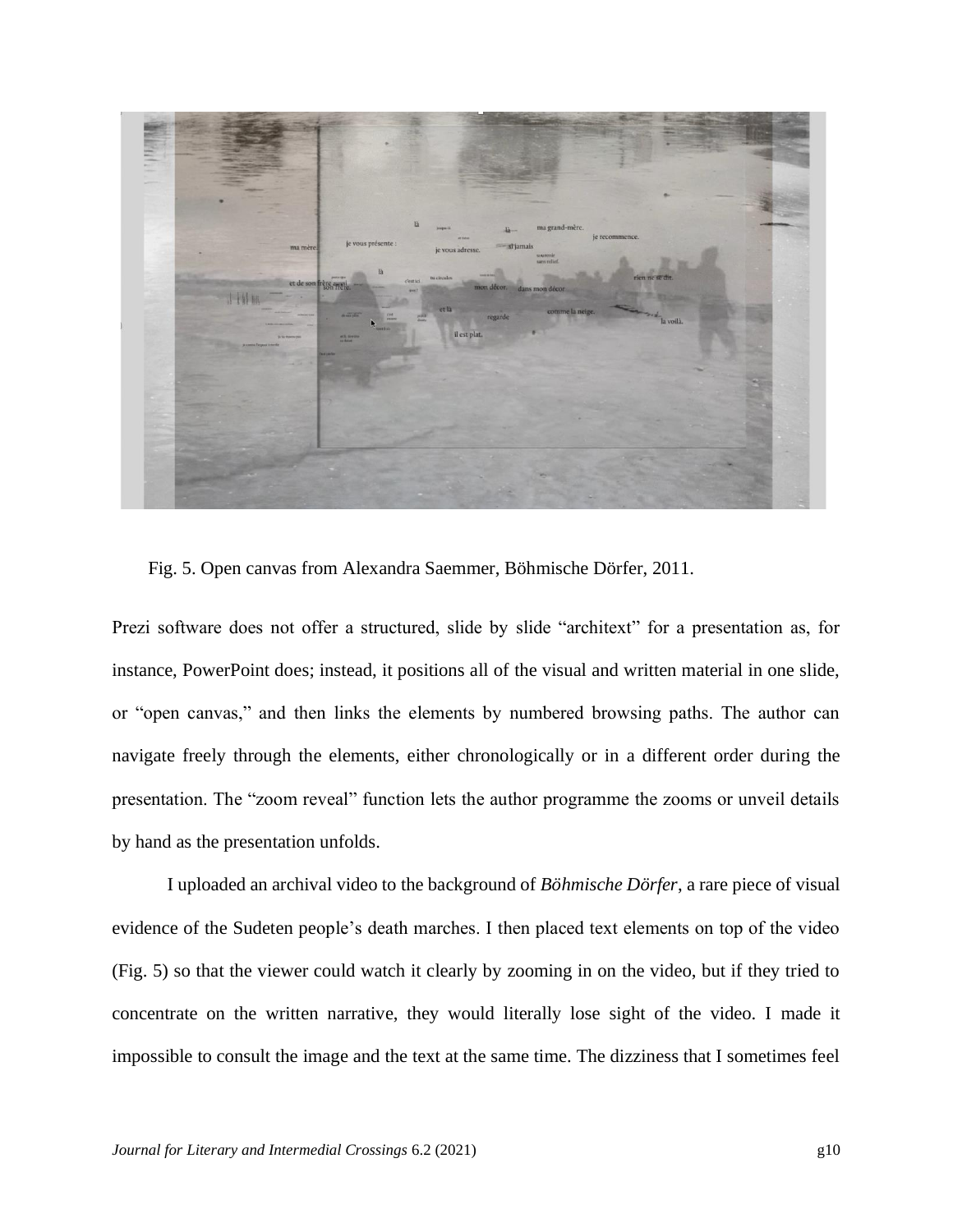as a trivial Prezi presentation automatically zooms in and out seemed, to me, to translate the feeling of imbalance that I had as soon as I began to explore these patchy family memories.

I wrote *Böhmische Dörfer* as a conscious dialogue with the industrial software tool Prezi and its anticipations on the functioning of the human mind which allowed me to give the memorial space a form that *seemed* to correspond well. Nevertheless, I also negotiated the process with the tool's questionable suppositions on this functioning. Firstly, the tool represents the functioning of a memory space as a "neuronal" canvas of contents and links – a very simplified translation of the actual processes taking place in the human brain. Secondly, the company states that they also use "neuroscience" in order to make presentations of these spaces "more engaging, persuasive and memorable (Prezi Software Presentation)" for the receiver: the possibility to alternate zooms in and out, to employ smooth transitions, spectacular loops, one-off dives and panoramic overviews in a non-linear way is supposed to help the audience memorize the content. In *Böhmische Dörfer*, the "neural" connections mimed by the tool's navigation however did not allow the rendering of the patchy memory of the expulsion of the Sudeten people in a "memorable" way; quite the opposite. In fact, I used the tool to show that the reconstruction of this memory was impossible, for the author as well as for the reader; the spectacular effects of Prezi only emphasise the absence of a narrative thread of this family memory which is actually lost, because most of the actors are dead, but also because of the unspoken shame and resentments which still weigh on the memory of the Sudeten people.

## **The fictional profile: a literary dialogue with a hidden narrator**

Jean-Pierre Balpe was among the first writers to experiment with industrial software tools in digital literature, and he also initiated in France what I consider to be an emerging full-blown literary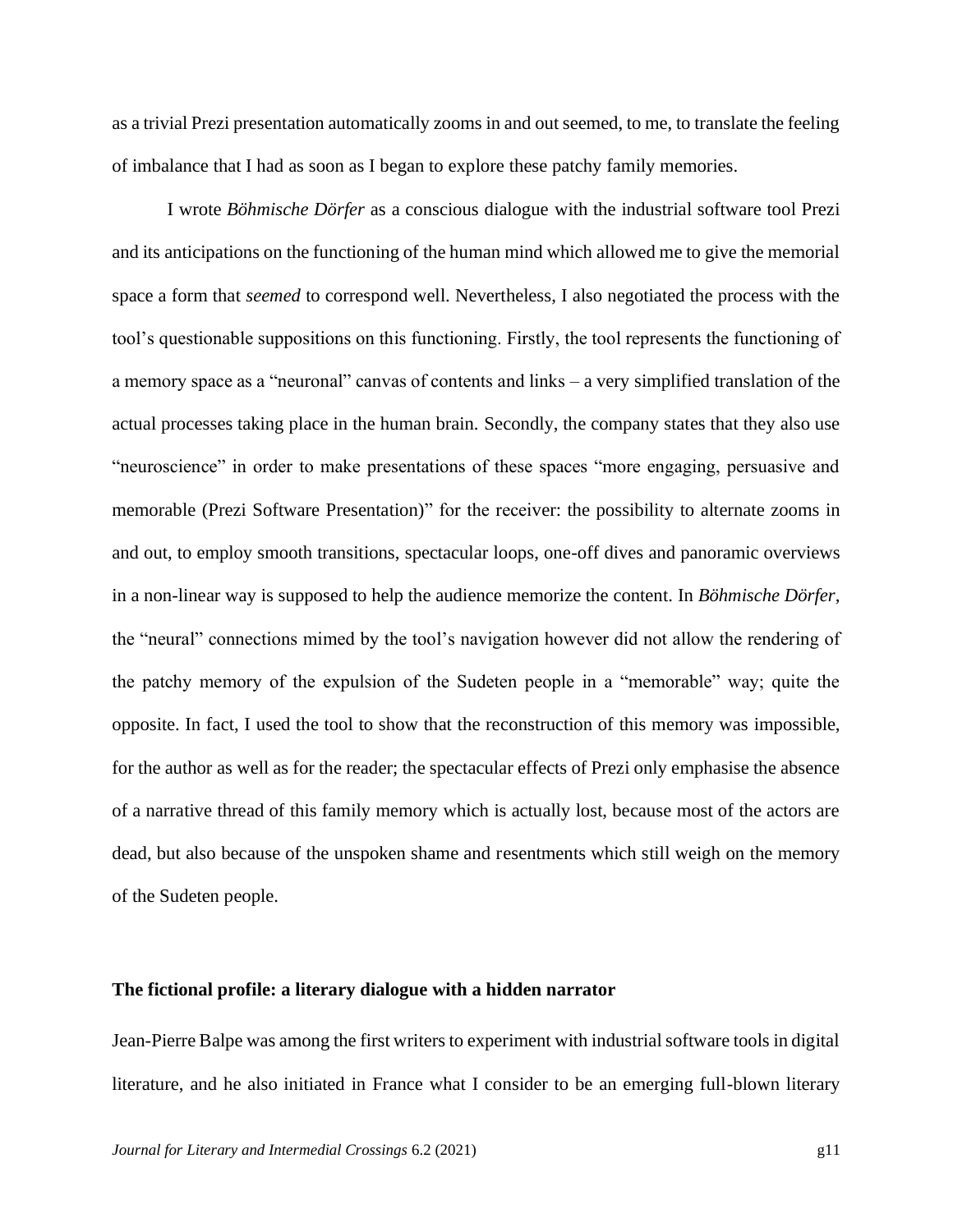genre, the "fictional profile" on social networks. For a number of years now, Jean-Pierre Balpe has had many identities on Facebook, including Rachel Charlus, Germaine Proust, Antoine Elstir, Maurice Roman et al. He updates Rachel Charlus' profile daily, having her post automatically generated proverbs, comment on everyday events, as well as share and interact with other profiles, be they fictional or not (Fig. 6).



Fig. 6*.* Jean-Pierre Balpe's fictional profile "Rachel Charlus" on Facebook.

A fictional profile is a narration that follows the daily flow of social network posts (Saemmer 2021). Of course, Rachel Charlus' posts could be extracted from the platform and published on paper, but they take on a specific meaning for the reader when surrounded by thousands of diffracted representations of everyday news. The fictional profile tells its story through its very existence on a social network. As narratology theorist Raphaël Baroni (2017) explains, when we are immersed in the fictional story of a printed novel, we are both involved in the world we are reading about while also being locked out of it. With the fictional profile, for the first time in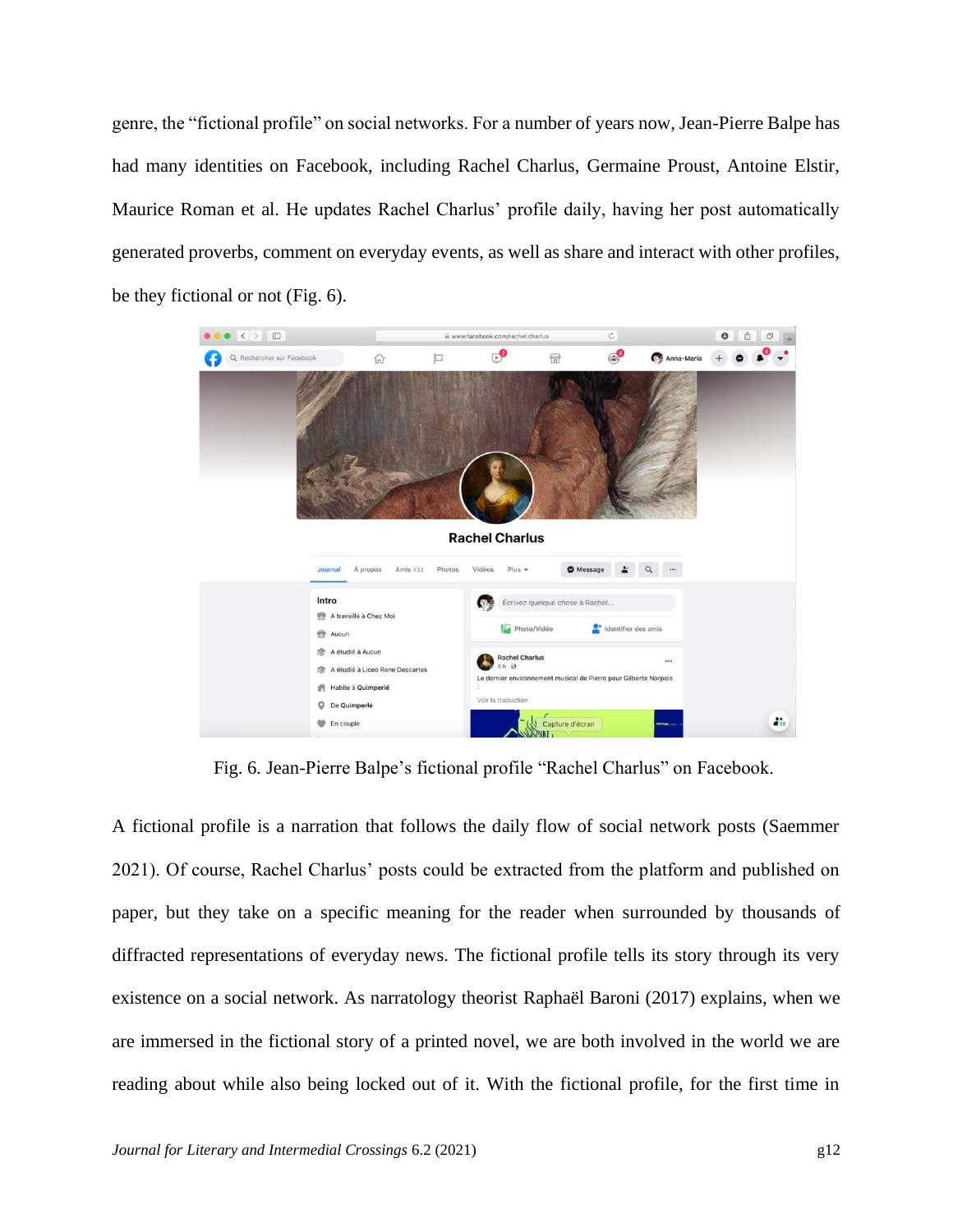literary history, the reader can contact a fictional character through a social network and hope to get an answer. Rachel Charlus's maxim, "Virtue can only be found in a cultivated, enlightened soul that is perfected by continuous exercise" elicited a comment from a reader: "I hope this is generated text, as it is not only stupid, it is a dogmatic, elitist monstrosity," only for Rachel Charlus to reply: "Dear Sir, who do you take me for?" (Fig. 7)



Fig. 7. Screenshot of communicative exchange between reader and fictional character on Jean-Pierre Balpe's fictional profile "Rachel Charlus" on Facebook.

When a writer creates a fictional profile on Facebook, they begin by outlining the contours by filling out the "architext" provided by the platform as to the age, gender, place of birth, interests, and friend circle of their character. They then bring their character to "life" by posting on its behalf and reacting to the various interactions of other users. But this is not all. The contours of the fictional profile are not only defined by the identity it openly claims, by what it writes or shares.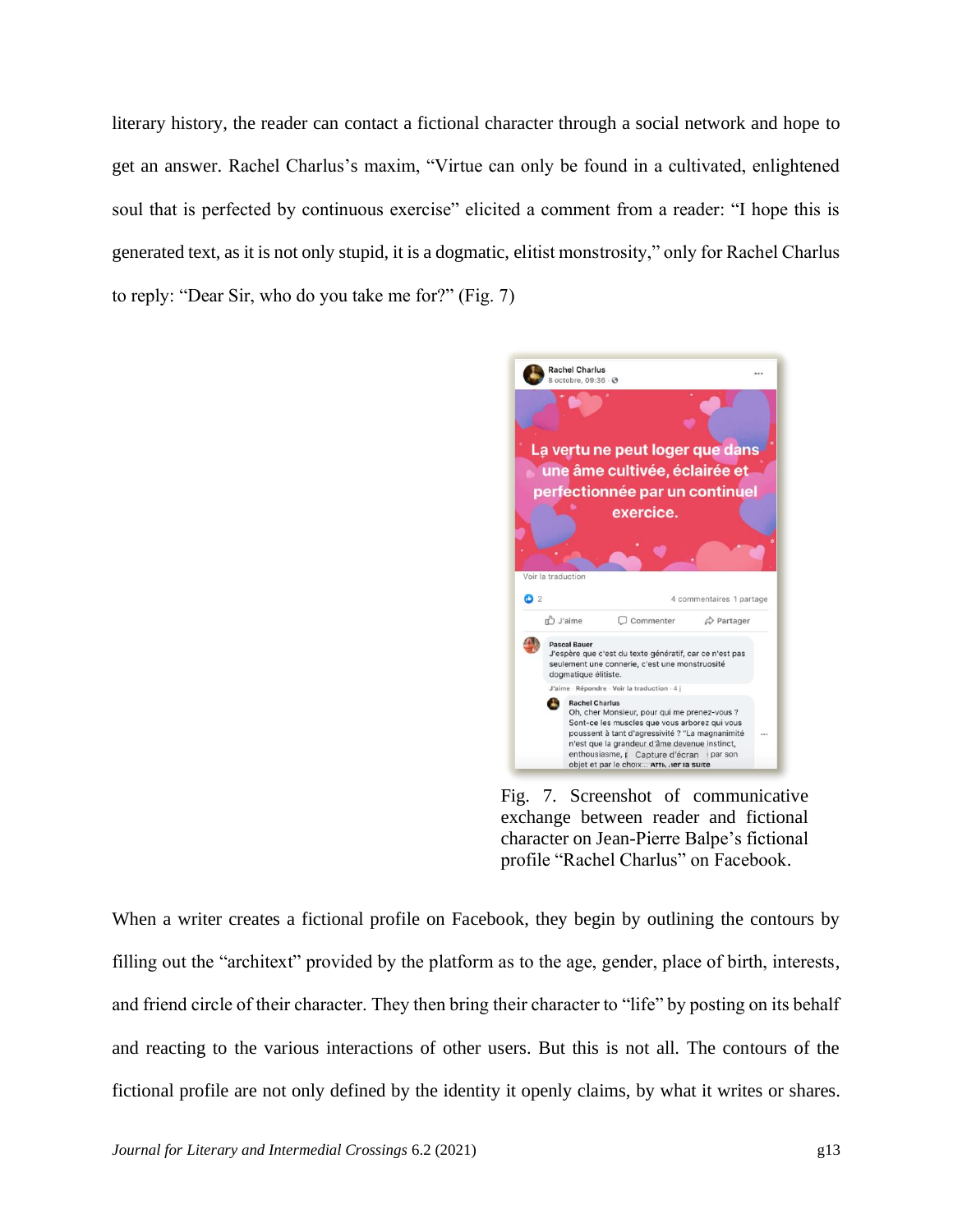The social network also takes into account behaviours such as the time spent looking at a particular image, and cookies harvesting data that are *not* declared as such by the author but are nevertheless used to categorise the profile. The advertisements inserted on the newsfeed of a profile are selected by the company according to the characteristics of this calculated "shadow." The authority that categorises the shadow profile could be considered to be a sort of narrator inside the tool that knows more about the character than the writer does.

It is possible to access a shadow profile on Facebook using a function that allows users to view and adjust their "ad preferences"(Facebook advertisers). The profile is defined according to centers of interest that are categorised as follows: News, Entertainment, People, Pastimes and Activities, Lifestyle and Culture. Facebook only displays the results of calculations carried out on the data harvested but does not give details as to the level of importance given to each category. However, if we "reverse-engineer" the system by doing a cross study of the shadow profiles of characters with different characteristics, we can throw some light on the blind spots in the process.

*Nouvelles de la Colonie* is a collaborative narrative that I initiated on Facebook in 2018 (Fig. 8) (Saemmer et al). Five profiles wrote a novel of anticipation from day to day, about a world where life no longer existed outside the platform. To be more exact, the characters are all part of an entirely virtual university campus, where even using one's legs is forbidden. Anna-Maria Wegekreuz, Ivan Arcelov, Pavel Karandash, Olga Limitrova and Brice Quarante told the story of this captivity through their profiles, which were themselves captives of Facebook.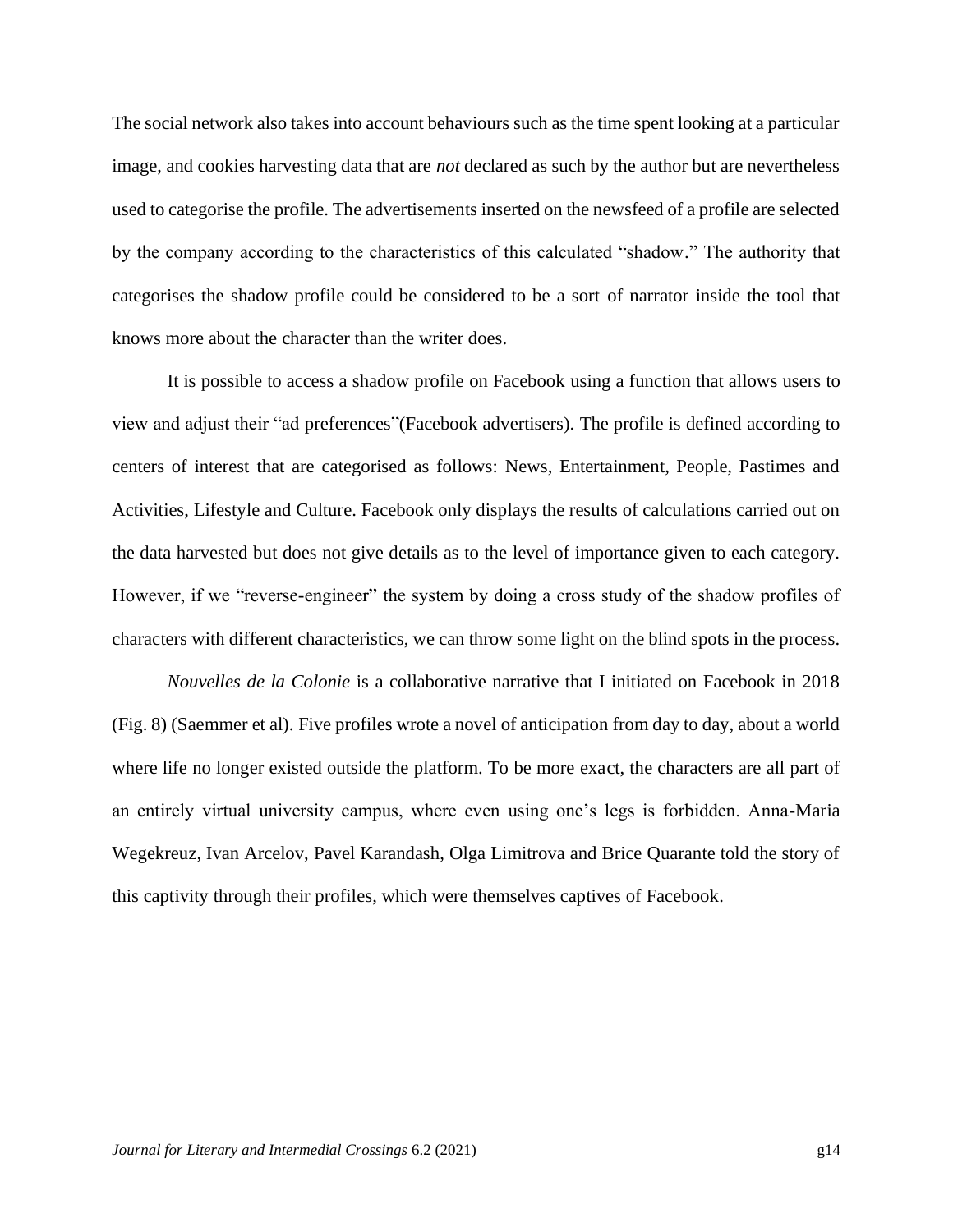

Fig. 8. Screenshot of the page of Nouvelles de la Colonie, a collaborative narrative on Facebook.

Anna-Maria Wegekreuz, my character in *Nouvelles de la Colonie*, is a "fictional profile." As already mentioned, a fictional profile tells its story through the data it declares in its account details, and through the posts it publishes, shares, comments on or likes under that name. But the story of the fictional profile is also "told" by the platform: its personal posts are mixed with others in the newsfeed, according to a rating system that takes into account subjects of past interest, when the profile commented or liked a friend's post, or even if they just stopped to look at a given image. Advertising posts are inserted by Facebook according to this behaviour, but also based on cookies and the computer's geolocation. For example, advertisement for a Gothic-style skull appeared on Anna-Maria Wegekreuz's Facebook page based not on her declared profile, but on her shadow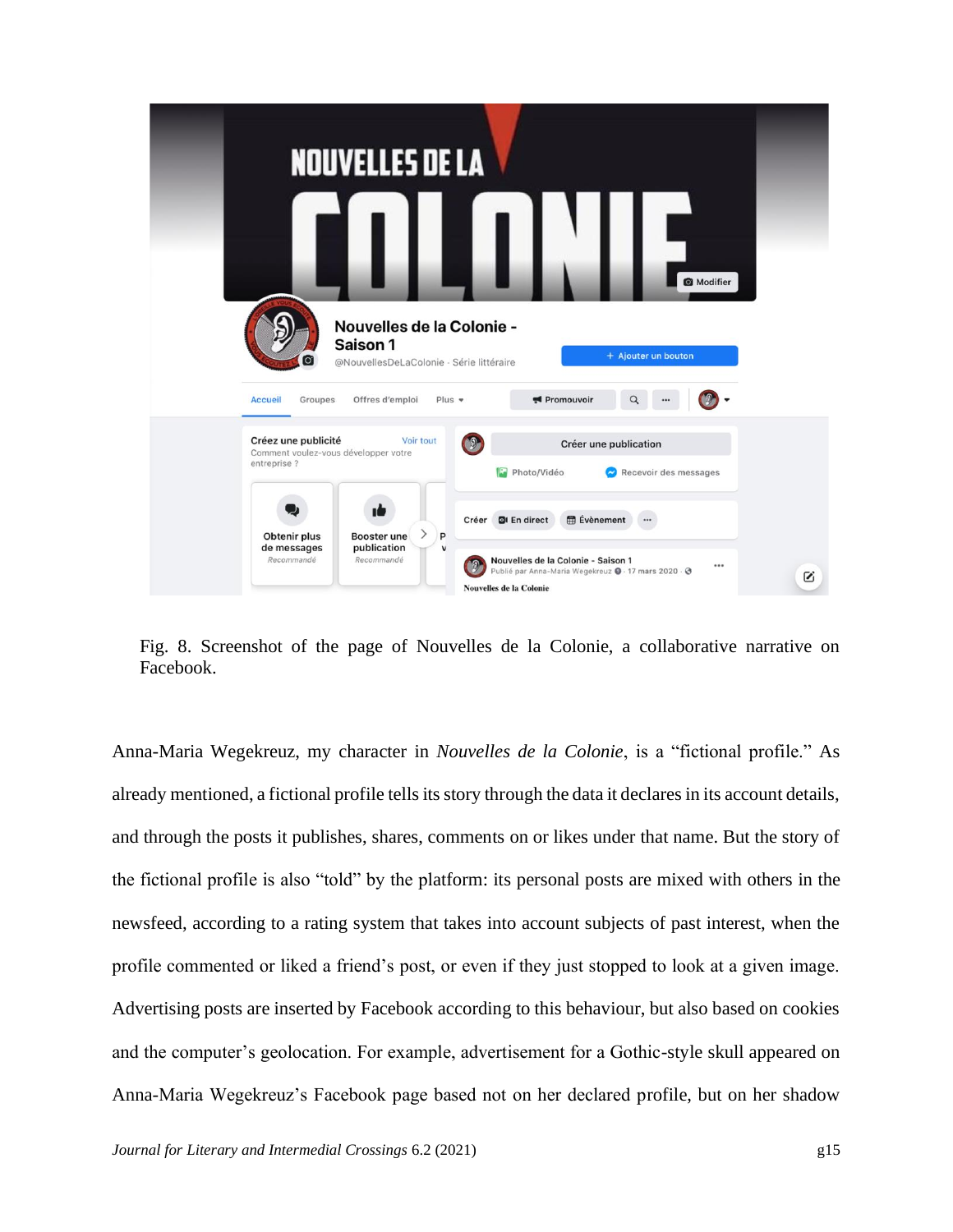profile: Anna has never openly expressed an interest in these types of objects, but the platform seems to know what Anna likes, more than the author does.

Among the "centres of interest" that Facebook has deduced for the shadow profile Anna-Maria Wegekreuz (Fig. 8), luxury products, jewellery and… Halloween all appear at the top of the list; but it also features the travel website Booking.com even though, in the fictional world of the Colony, all travel is forbidden. Art and literature are on the list, but so are… skulls (*Crâne* in French), an interest I definitely did not attribute to the character. But, I have to admit that I myself have a collection of gothic jewellery!

Let us take a closer look at the algorithmic process in order to understand the deductions made by Facebook about these "unconscious" desires and passions of the character. Dominique Cardon tells us that, in the artificial neural networks used by big companies, the future of the identity of the user is predicted according to the individual user's behaviours, but also "using the past of those who look like them" (380). Yann Le Cun, an engineer at Facebook, explains how this works: on the one hand, the neural network takes into account the individual's areas of interest, calculated according to their past interests; however, it is also pulled along by the billions of daily clicks on Facebook from other users. The neural network predicts whether or not the person will click on a given advertisement according to the ponderation between the individual and the group, relying on de-contextualised data that predict future interactions – including those of which it is only vaguely aware. As Dominique Cardon puts it: "Predictive algorithms do not give an answer as to what individuals pretend to want to do, but to what they do without wanting to admit it" (173).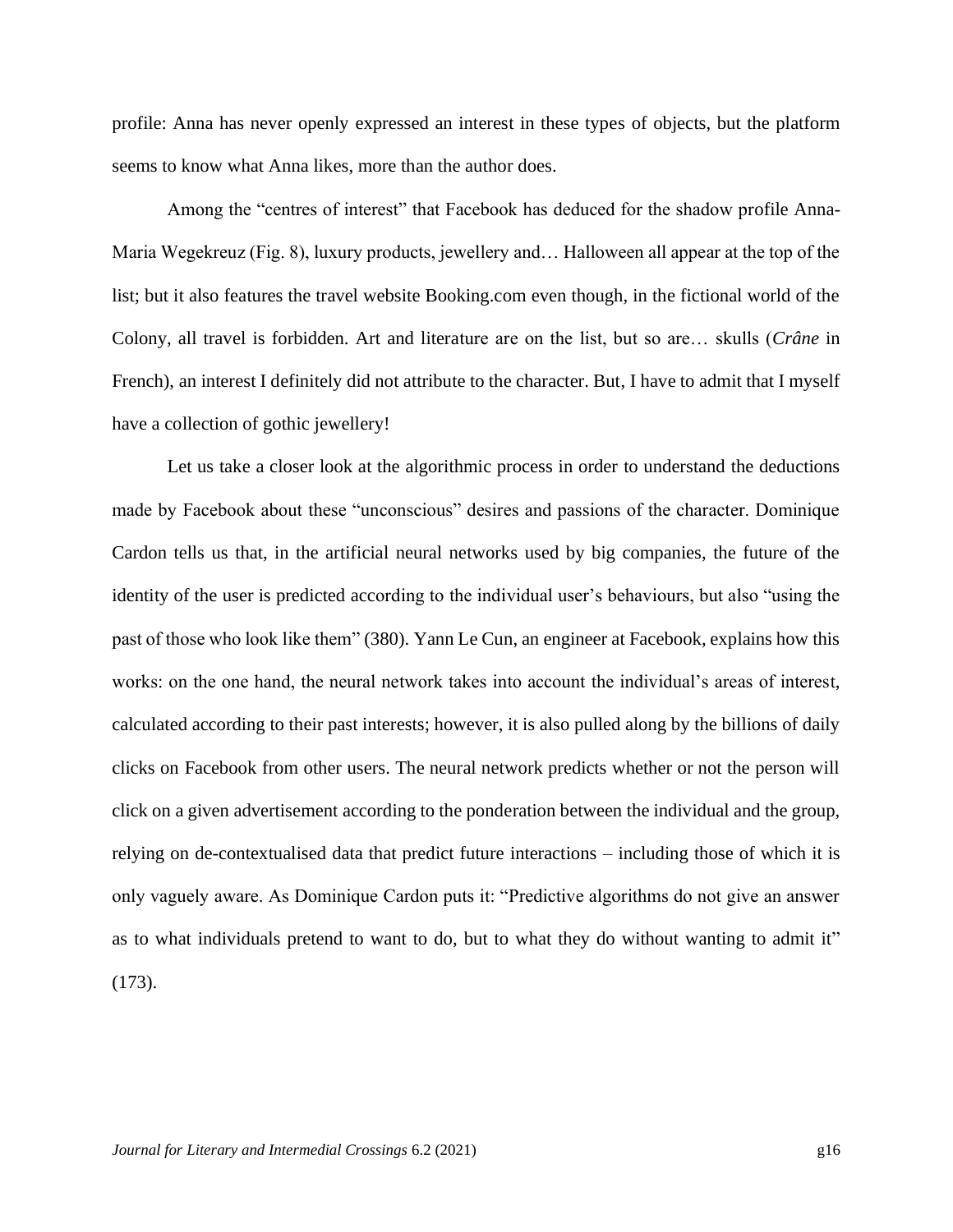|                                                                                                                                 |                                                            |                                 | $\mathbb{R}^n$<br>需<br>⋒                                                                                                                                                                                                                                               | (25)<br>同 |                                  | Anna-Maria |
|---------------------------------------------------------------------------------------------------------------------------------|------------------------------------------------------------|---------------------------------|------------------------------------------------------------------------------------------------------------------------------------------------------------------------------------------------------------------------------------------------------------------------|-----------|----------------------------------|------------|
|                                                                                                                                 |                                                            |                                 | Catégories de centres d'intérêt<br>$\leftarrow$                                                                                                                                                                                                                        | $\times$  | ses de<br><b>DEIS</b><br>s sites |            |
|                                                                                                                                 |                                                            |                                 | Le fait de vous retirer d'une catégorie de centres d'intérêt empêche<br>les annonceurs de vous atteindre en indiquant que leurs pubs<br>devraient être montrées aux personnes de cette catégorie en<br>particulier. Cela ne change en rien le nombre total de pubs que |           | e vous                           |            |
|                                                                                                                                 | $\mathbf{S}^{\mathbf{0}}$                                  | Changer la photo de couverture  | vous voyez, et nous continuerons peut-être à vous montrer des<br>publicités en lien avec ces catégories si nous pensons qu'elle<br>peuvent être pertinentes pour vous.                                                                                                 |           | ntrer des<br>par nos             |            |
|                                                                                                                                 | Anna-Maria Wegekreuz<br>Modifier                           |                                 | Produits de luxe                                                                                                                                                                                                                                                       | Supprimer | activité sur                     |            |
| <b>Publications</b><br>Amis 350<br>A propos                                                                                     | Ajouter à la story<br>$Plus =$                             | / Modifier le profil            | Crâne                                                                                                                                                                                                                                                                  | Supprimer | dre<br><b>catégories</b>         |            |
| Intro<br>Travaille chez Suivi par 1 349 698                                                                                     | <b>CER</b><br>Que voulez-vous dire ?                       |                                 | <b>Bijoux</b>                                                                                                                                                                                                                                                          | Supprimer |                                  |            |
| dita.<br>personnes<br>usager, à Université Paris VIII Vincennes                                                                 | Of Vidéo en direct                                         | Fig. Photo/Vidéo                | Halloween (série de films)                                                                                                                                                                                                                                             | Supprimer | tivité                           |            |
| - Saint-Denis                                                                                                                   |                                                            |                                 |                                                                                                                                                                                                                                                                        |           |                                  |            |
| A étudié à Université Lumière Lyon 2                                                                                            | <b>Publications</b><br>$\frac{4}{100}$ Filtres             | <b>章 Gérer les publications</b> | Jupe                                                                                                                                                                                                                                                                   | Supprimer | ar le biais de                   |            |
| A étudié à Lycée Fustel de Coulanges<br>Études : Étude de la littérature à<br>办<br>Sorbonne Université - Faculté des<br>lettres | $\equiv$ Vue Liste                                         | Vue Grille<br>$\cdots$          | Voir tous les centres d'intérêt v                                                                                                                                                                                                                                      |           |                                  |            |
| Habite à Paris<br>ñ                                                                                                             | Anna-Maria Wegekreuz<br>Grégoire sétait bien pré de ne pas |                                 |                                                                                                                                                                                                                                                                        |           |                                  |            |

Fig. 9. Screenshot of the declared profile of the fictional character Anna-Maria Wegekreuz on Facebook, and the calculated categories of her shadow profile.

Fictional profiles on Facebook are strictly outlined by the company, as the company has a certain idea of its "model" user (Eco): the importance of their openly declared interests and desires, but also their hidden wishes, reflexes, and passions, calculated and anticipated by the "computext." The techno-semiotic structure of the newsfeed, where profile posts are mixed with commercial contributions selected by the platform, reflect the company's model of the human user's conscious and unconscious mind structure, as well as industrial priorities.

However, contrary to the pessimistic pronouncements by dissident software engineers in the Netflix documentary *The Social Dilemma* (2020), the user that corresponds perfectly to the puppet invented by engineers does in fact not exist. Once the author of a fictional profile knows how Facebook creates the declared profile and its shadow, they can use this knowledge: the author may then not only focus on what the fictional profile openly declares, but make sure that the slightest reflexes – momentary stops on an image, geolocation, etc. – do not reflect their personal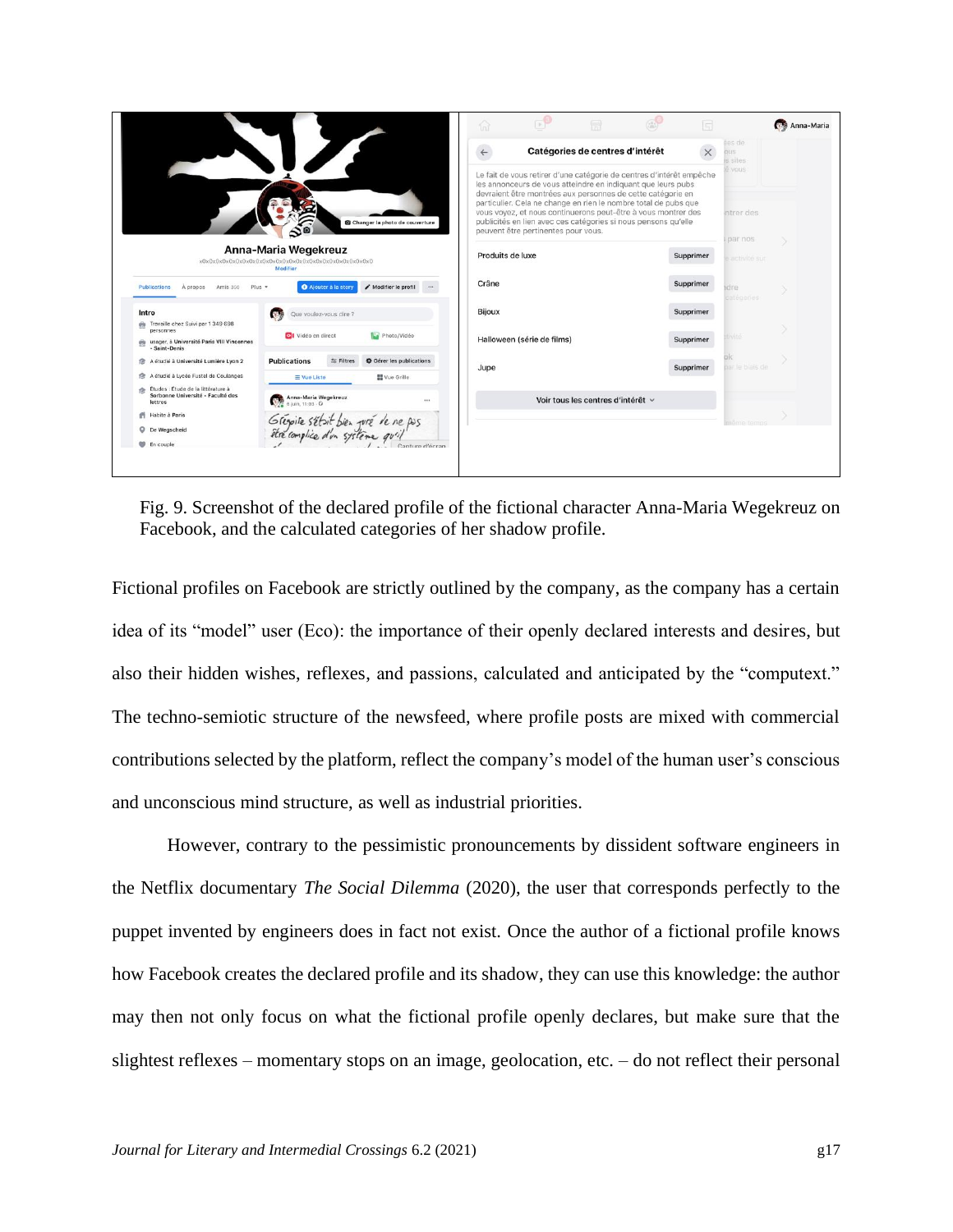preferences, but those of the character. In other words, the author does not only write the character, they literally *embody* its interactions.

## **Instead of concluding**

In software tools and on platforms, the visual formatting of media content and its appearance on the screen are governed by "architext." The constraints imposed by predefined colours, fonts, frames and menus on writing and editing do not only standardize the form of digital texts; they rationalize it, following models of human expectation, wishes and desires as well as economic and political interests, as demonstrated by the evolution of Abraham's piece *Don't touch me* based on Flash software. This formatting process has recently taken a new turn that I referred to as "computext." While architext imposes a form on media content, computext anticipates its very production, and writes *instead* of the author. In the last few decades, digital literature has invented its own poetics in relation to architext and its constraints in terms of standardization and rationalization. How will these poetics be reinvented in the age of computext? In answer to this question, I again suggest locating the "literariness" of digital writing in the dialogical process that occurs between the human and the machine-computer as opposed to the result produced.

Whereas the proposals by Facebook's newsfeed or Google's Smart compose first and foremost may raise fears of new forms of standardization, the results calculated by the *Write with transformer* neural network, an open science tool (Write with transformer web app), give us a taste of the literary potential of this dialogue. The user, first of all, chooses an AI model from a list. By clicking "trigger autocomplete" on the page, options are given for the continuation of each sentence. By setting the "temperature," the user can opt for a varying degree of conventionality, in other words: they can encourage results that converge with or deviate from the regular responses in the generator's database, without the pressure to respect any "standards." If the user has the app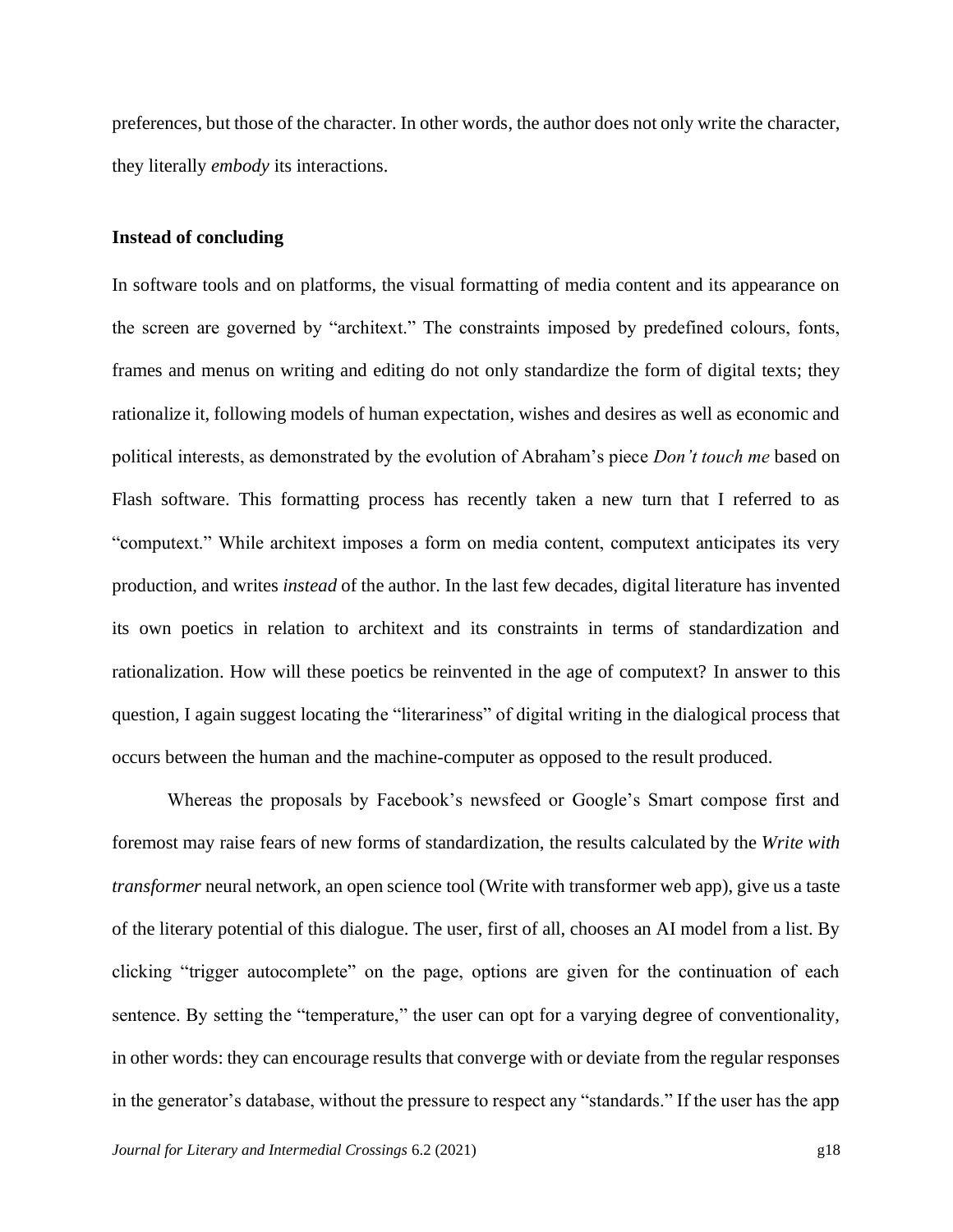complete a list using first a high level of conventionality, then a low one, it seems for example like the app can decide to no longer follow the standards it detects, and to materialise the idea of a machine-writer that uses the standards freely. Obviously, *Write with transformer*, like any text generator, reveals discursive routines, but the writer can regulate the level of routinisation. Notwithstanding these issues, *Write with transformer* above all begins a lively conversation with the literary library. Each piece of text proposed comes from the books in the tool's database, and these origins continue to resonate in the new text produced as the author selects, rejects or rewrites the proposals. As Tom Lebrun and René Audet state, writing with machine "computext" may be considered as curatorial, and involves finding an individual path through the avalanche of content generated by AI.

On Facebook, the text of a fictional profile is immersed in a mesh of "polyphonic quotes, gloss and reruns" (Candel 125) resulting from a very restrictive and constraint model of the human mind, based on a declared conscious and a calculated subconscious, that give rise to part of its poetics if the writer tries to negotiate with and subvert this model. Using tools like *Write with transformer*, singular texts emerge from this mesh while remaining deeply connected to the algorithmic structure of the tool, and the content of its database. I imagine the future of literary writing with artificial neural networks as an enquiry that digs into the literature of the world as if it were an open database in order to forge a new path.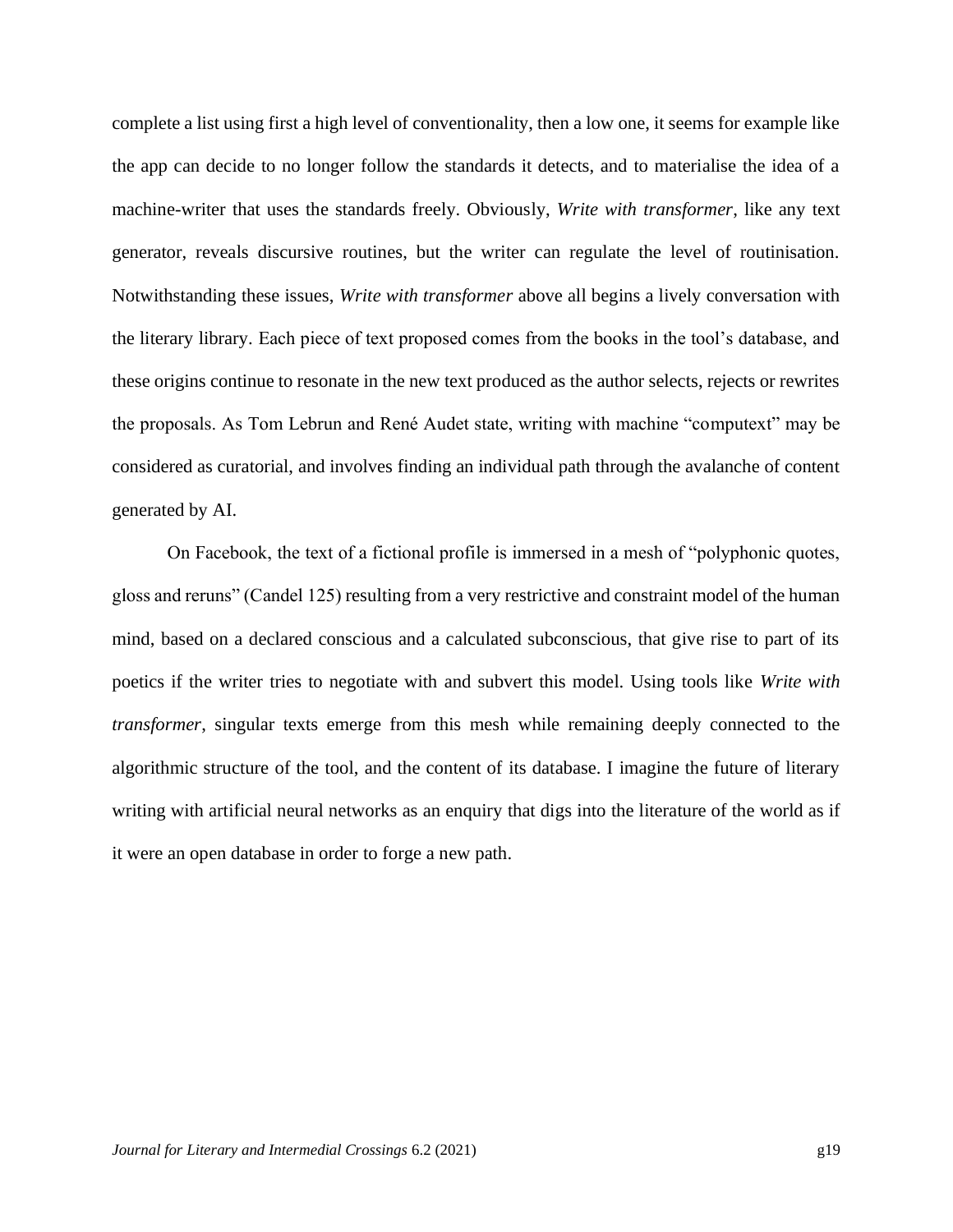# **Works Cited**

Abrahams, Annie. *Don't touch me*, 2003, [https://www.bram.org/toucher/.](https://www.bram.org/toucher/) Accessed 28 June 2021. "Ad Preferences." *Facebook*, www.facebook.com/adpreferences/advertisers.

Balpe, Jean-Pierre. *Cinépoèmes*, [https://www.balpe.name/Neuf-Cinepoemes.](https://www.balpe.name/Neuf-Cinepoemes) Accessed 28 June 2021.

---. "Rachel Charlus," [https://www.facebook.com/rachel.charlus.](https://www.facebook.com/rachel.charlus) Accessed 28 June 2021.

- Baroni, Raphaël. Les rouages de l'intrigue. Les outils de la narratologie postclassique pour l'analyse des textes littéraires, Slatkine Erudition, 2017.
- Bootz, Philippe. "Oeuvres procedurales." Lecture at Groupe d'études "Eesthétique des arts informatiques," Genève, mars 9, 1999[, https://infolipo.org/rencontres/rc1998/9mar99.html.](https://infolipo.org/rencontres/rc1998/9mar99.html) Accessed 28 June 2021.

Borges, Jorge Luis. *Œuvres complètes*, vol. 1, Gallimard, 1993.

Bouchardon, Serge and Heckman Davin. "Digital Manipulability and Digital Literature." *Electronic Book Review*, 2012, [http://www.electronicbookreview.com/thread/electropoetics/heuristic.](http://www.electronicbookreview.com/thread/electropoetics/heuristic) Accessed 28 June 2021.

Bouchardon, Serge. "Towards Gestural Specificity in Digital Literature." *Electronic Book Review*,

2018, [http://electronicbookreview.com/essay/towards-gestural-specificity-in-digital](http://electronicbookreview.com/essay/towards-gestural-specificity-in-digital-literature/)[literature/.](http://electronicbookreview.com/essay/towards-gestural-specificity-in-digital-literature/) Accessed 28 June 2021.

Calvino, Italo. *La Machine Littérature*, Seuil, 1984.

Chen, Mia Xu, Cao Yuan, Tsay Jackie et al. "Gmail Smart Compose: Real-Time Assisted Writing." [KDD '19: Proceedings of the 25th ACM SIGKDD International Conference on Knowledge](https://dl.acm.org/doi/proceedings/10.1145/3292500)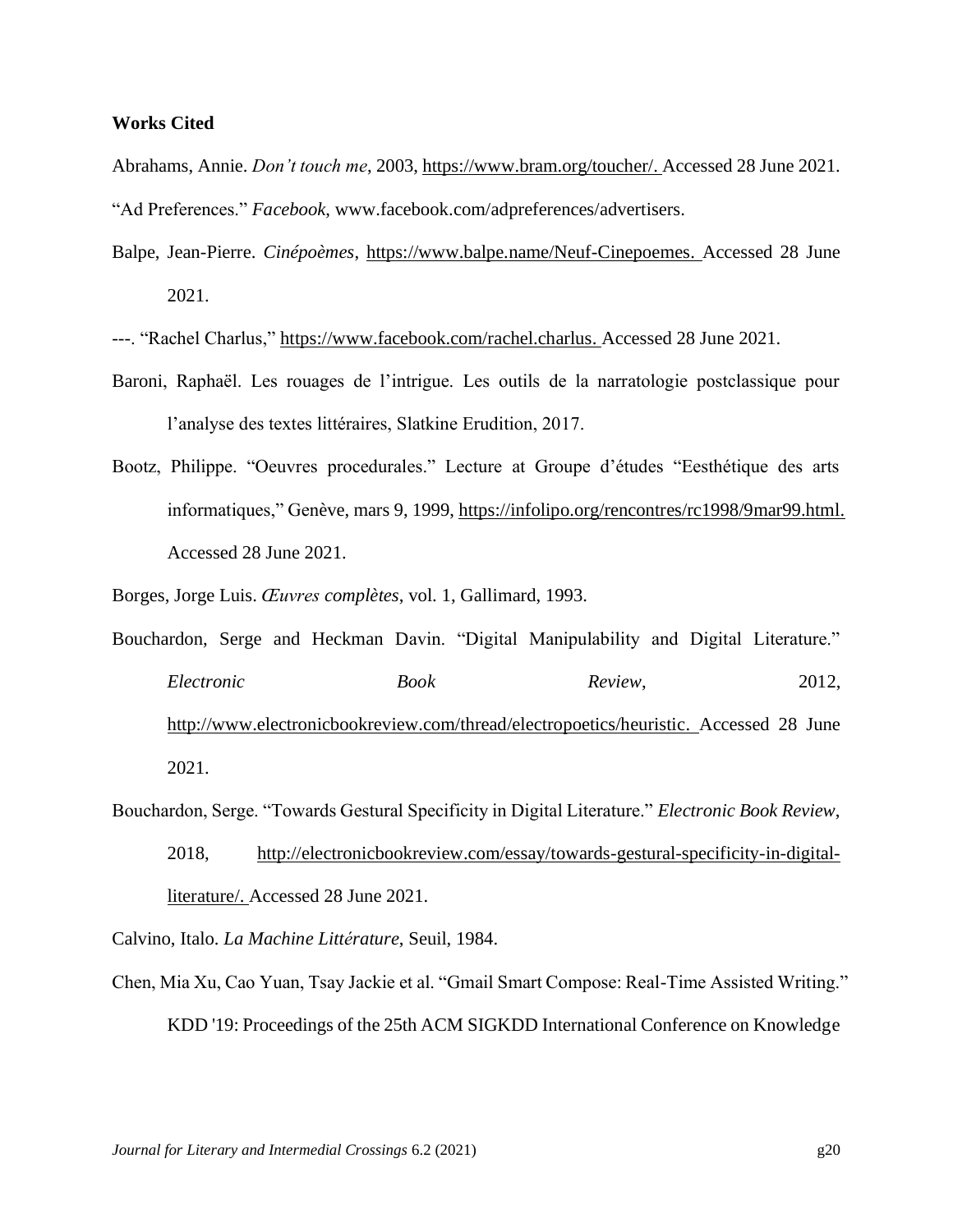[Discovery & Data Mining,](https://dl.acm.org/doi/proceedings/10.1145/3292500) [https://dl.acm.org/doi/10.1145/3292500.3330723.](https://dl.acm.org/doi/10.1145/3292500.3330723) Accessed 28 June 2021.

Eco, Umberto. *Lector in fabula*, LGF-Livre de poche, 1985.

Gomez-Mejia, Gustavo. Les fabriques de soi? Identité et Industrie sur le web, MkF, 2016.

Guez, Emmanuel. "Art numérique, émancipation, créativité." Lecture at the seminar "Pour une éducation critique aux médias en contexte numérique," University Paris 8, April 15, 2016.

Hugging Face. *Write With Transformer*, transformer.huggingface.co.

- Jeanneret, Yves and Souchier Emmanuel. "Pour une poétique de l'écrit d'écran." Xoana no. 6, 1999, pp. 97-107.
- Lebrun, Tom and Audet René. *Artificial Intelligence and the Book Industry*, White paper, Laboratoire Ex situ, Université Laval, September 2020, [https://corpus.ulaval.ca/jspui/bitstream/20.500.11794/66610/4/LivreBlanc\\_IA\\_Mondedu](https://corpus.ulaval.ca/jspui/bitstream/20.500.11794/66610/4/LivreBlanc_IA_MondeduLivre_ANG.pdf) Livre ANG.pdf. Accessed 28 June 2021.
- Lebrun, Tom. "Pour une typologie des œuvres littéraires générées par intelligence artificielle." *Balisages*, 2020, [https://publications-prairial.fr/balisages/index.php?id=304.](https://publications-prairial.fr/balisages/index.php?id=304) Accessed 28 June 2021.
- Le Cun, Yann. *Quand la machine apprend*, Paris, Odile Jacob, 2019.
- Orlowski, Jeff. *The Social Dilemma*, Netflix, 2020.
- Prezi. "The Science of Effective Presentations | Prezi." *Prezi.Com*, prezi.com/the-science.
- Saemmer, Alexandra. "Animation and manipulation figures in digital literature." *LLC/Literary and Linguistic Computing*, vol. 28, no 2, 2011, Oxford University Press, pp. 321-330.
- ---. "De l'(im-)possibilité d'écrire un roman sur Facebook." *Romanesques*, no 13, Classiques Garnier, 2021, pp. 185-204.